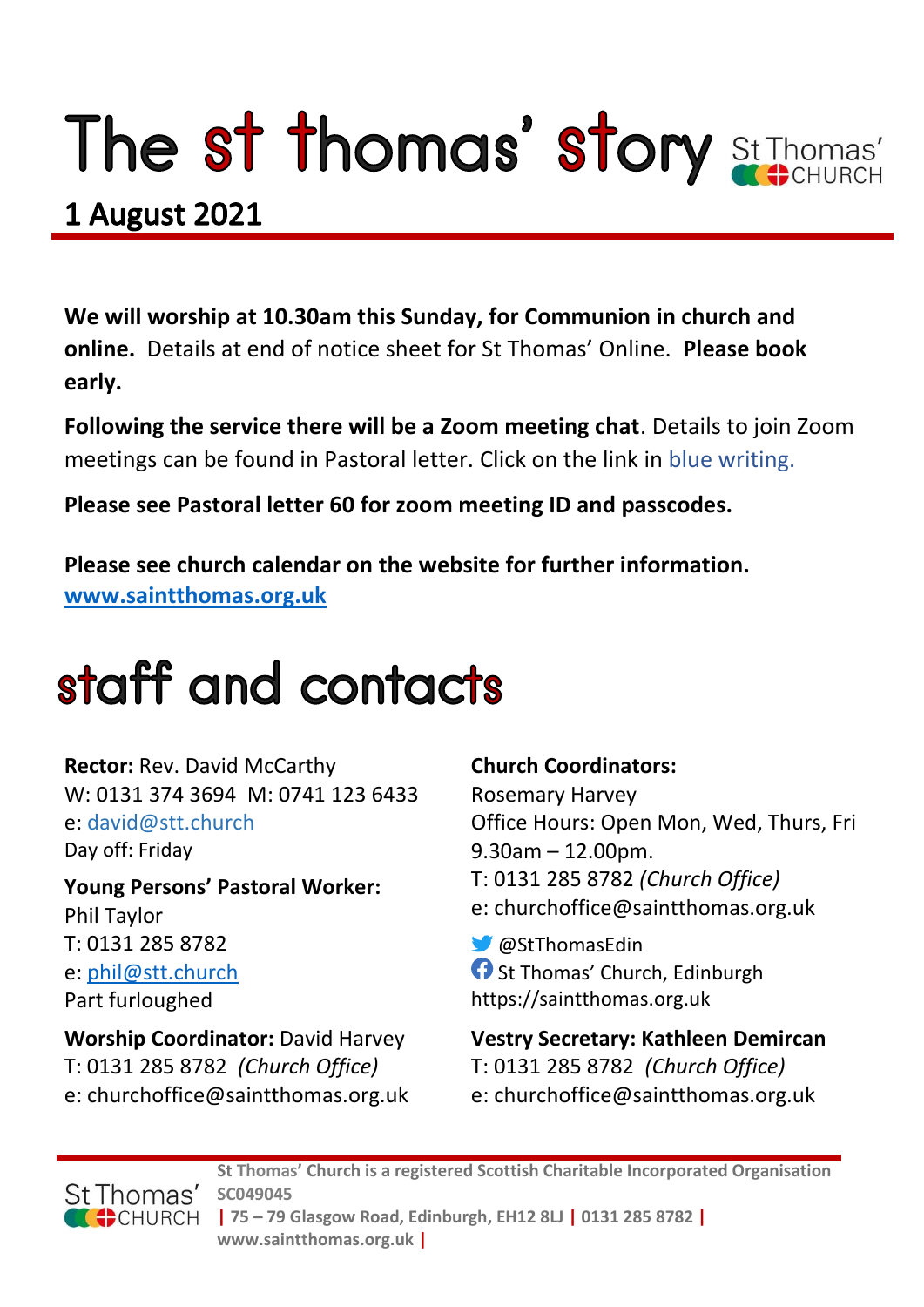Please book for in-person at services as early as possible. We can take bookings two weeks in advance. Please email the church office. **Please note the office is CLOSED on Mon 9th – Fri 13th August. Please book for Sunday's service on 15th August by Friday 6th August before 11am.** *Thank you.*

**WHATSAPP PRAYER GROUP:** This is an invitation to all of the St Thomas' family to join a new WhatsApp Prayer Group. This will run alongside the rest of the Prayer Ministry and will be primarily for quick prayer requests for friends and family. It is not the intention that there will be a lot of 'chat' or messaging within the group. Anyone wishing to respond to any prayer request will be encouraged to respond directly to the individual concerned.

The group's administrators will be Linda Henderson and Anne Grant. For more information, please contact either of us. If you would like to be part of this group please let Linda know, on 07891 059233.

If you would prefer to have prayer ministry by Zoom or Skype, or by phone, please contact the ministry team on [sttsprayer@gmail.com](mailto:sttsprayer@gmail.com) you can also contact us on this email if you would simply like the ministry team to pray about something; for instance, if someone in your family is ill.

#### **Coming Out of Lockdown – Legal Requirements**

We are now at level 0 it has been great to gather for worship together on

Sundays. However, we are still taking precautions to keep everyone safe –

- We are limited in how many can be present in our building
- We must maintain social distancing of 2m
- We must ensure that surfaces are regularly sanitised
- Congregational singing is permitted behind a mask
- The law says we must require people to wear masks

We remain hopeful that as we go through summer, some or all of these

restrictions will be lifted. For now, they remain law and we must follow them, or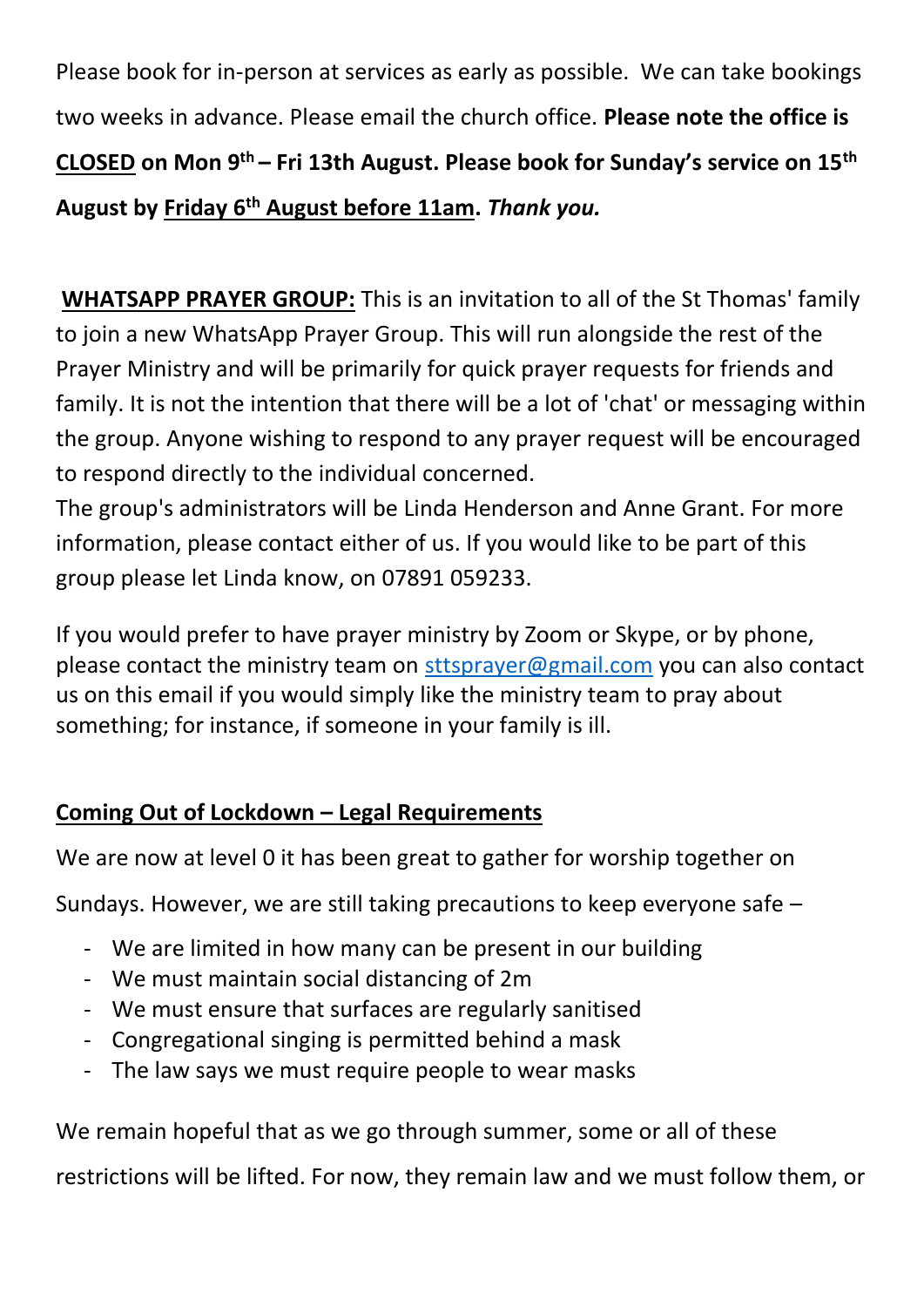risk intervention by the authorities. If we had an outbreak focussed on St T's, we would run the risk of our in-person worship being stopped. It is therefore essential that we abide by the regulations as best we can, believing that they will help keep everyone safe and confident to worship with us.

A few weeks ago, a visitor to the congregation wore a lanyard indicating that they were exempt from wearing a mask. That was a helpful indicator and put others at ease, so we ask that those who can't wear masks do the same. It helps others who worry about this and means that awkward questions are avoided! Please go to<http://exempt.scot/> to find out more.

**St Thomas' World Concern:** If you have a member log-in for the St Thomas' Church website, you will now be able to find monthly prayer updates from our mission partners and other mission and international news for prayer. Click on "updates" on the World Concern menu. If you don't have a log-in and would like one, please contact the office.

**Volunteers:** While we recognise that many among us need not to be too tied to volunteering duties, we should also be aware that will make restarting some of our ministries before the summer quite tricky. One example is the 'F.A.S.T. Club' which was piloted at Christmas time. It might be that we need to take our time to focus on putting together a strong programme and team for holiday club, **9 th – 13th August**, which might then serve as a launch pad for the F.A.S.T. Club. I encourage you to prayerfully consider through the summer how to reengage, how to serve, and how to give of your time. Many of us have had a year off serving at St Ts'. Once we have enjoyed the returning freedoms, we will all need to work together to help rebuild our fellowship, perhaps in new ways.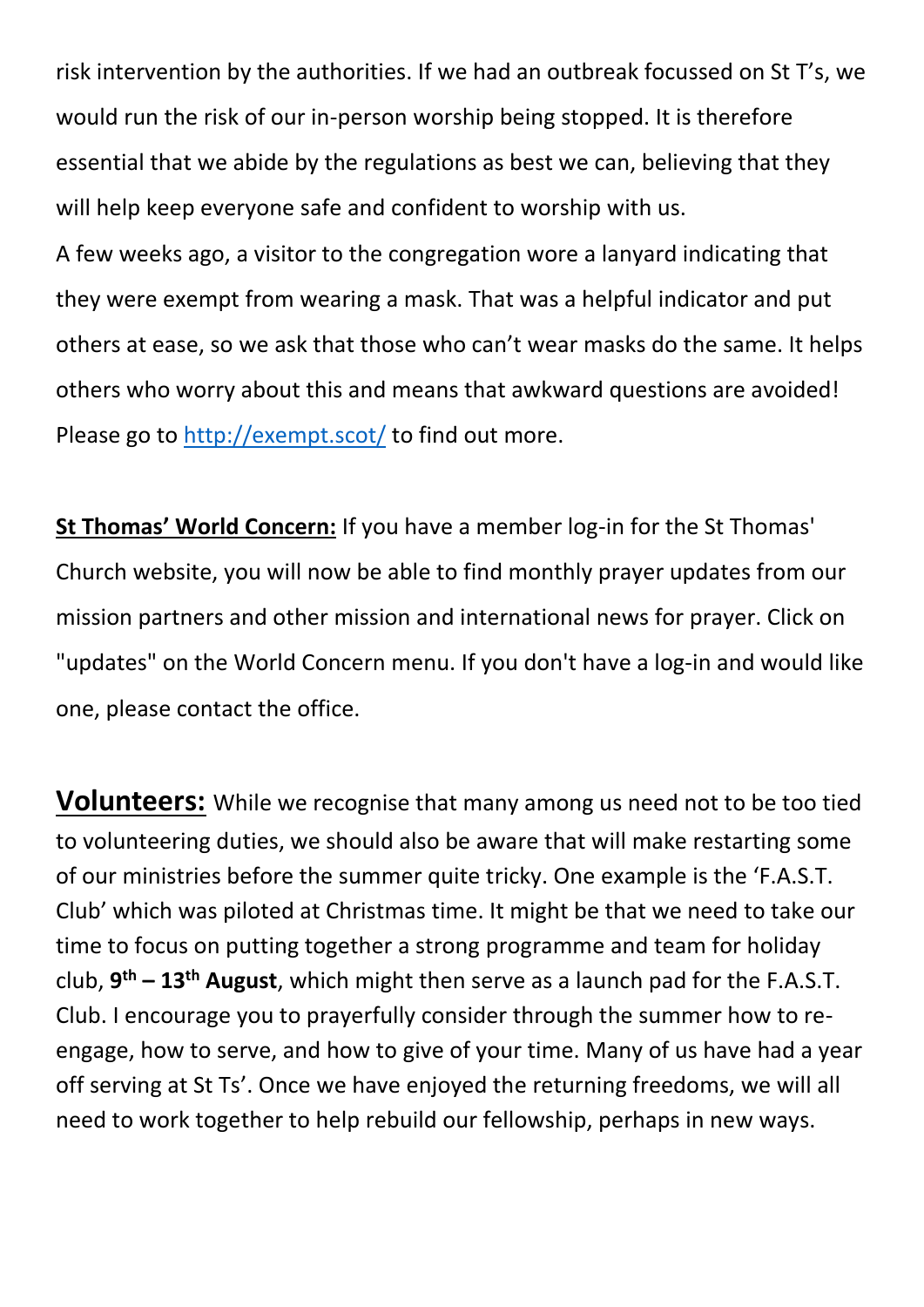Thank you to the **Gardening Team** for all their hard work. Maintaining the gardens, cutting the grass and hedges. Thank you to Rose for the flowers in the planters at the front of the church. All very much appreciated. *Thankyou.*

#### **St Thomas' Church Online**

#### **Sunday 1 August 2021 to**

#### **Sunday 8 August 2021**

Sunday worship and some other events are available online at: <https://www.facebook.com/stthomasedin> <https://www.youtube.com/channel/UC1r0Eq3PqBmxioDssYXCbGQ> <https://www.twitter.com/StThomasEdin>

#### **Sunday 1 August**

**@ 10.30am Online Worship – Summer Fruit – Kindness, David McCarthy is preaching. Post Worship Chat -**"Zoom" meeting details in Pastoral letter. **@ 6.30pm – 7.30pm "Zoom" Prayer Base**

#### **Wednesday 4 August**

**No Rooted Bible Study – meet on Wednesday 11th August.**

#### **Thursday 5 August**

**@ 10am-11am - 'Zoom' Coffee Online -** meeting details in Pastoral letter. **@ 9.30pm – Night Prayer on Facebook** 

#### **Sunday 8 August**

**@ 10.30am Online Worship – Summer Fruit – Goodness, David McCarthy. Post-Worship Chat** 

"Zoom" meeting details in Pastoral letter.